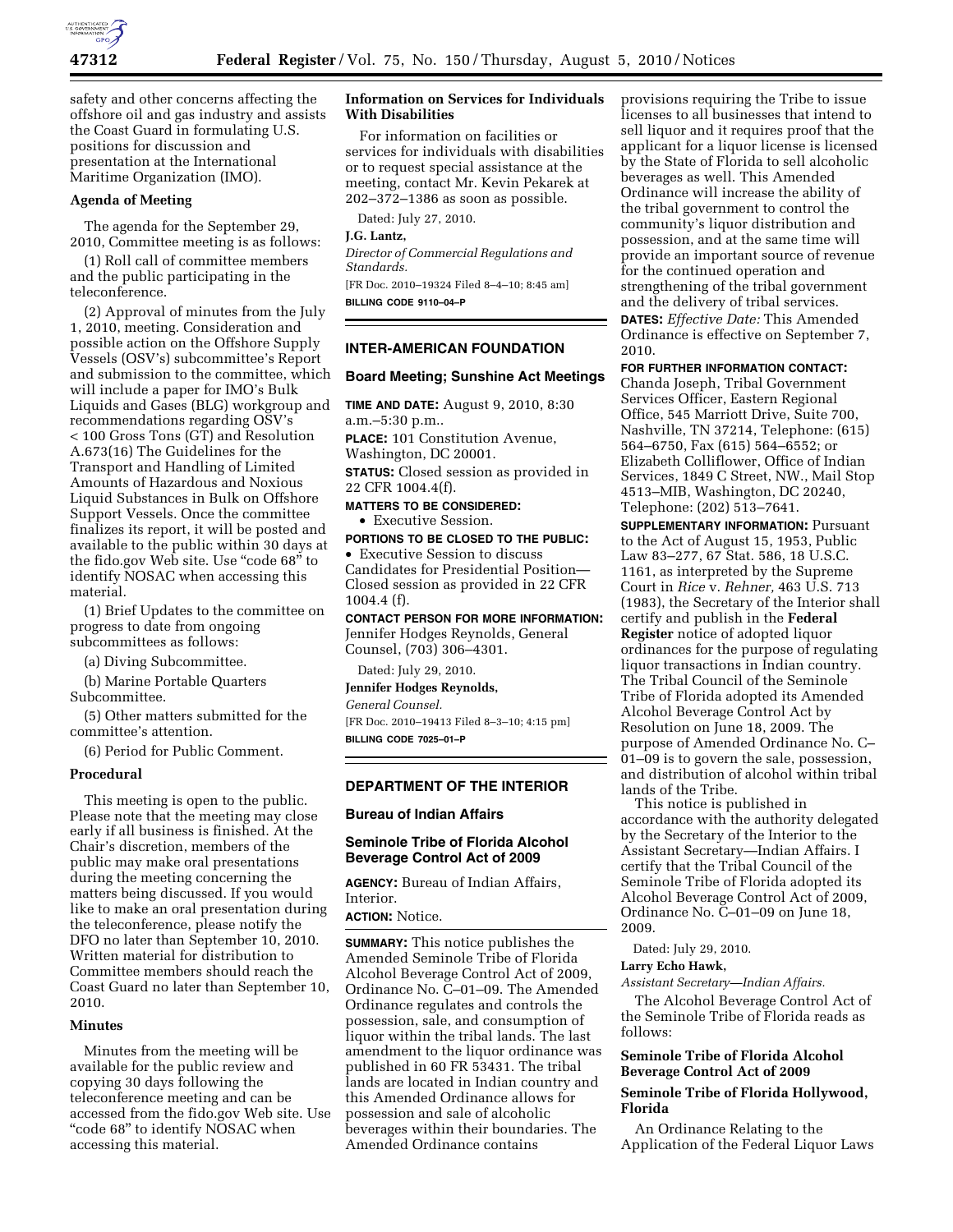on the Florida Seminole Reservations and Trust Lands.

*Whereas,* the Seminole Tribe of Florida, is an organized Indian Tribe as defined in Section 16 of the Act of June 18, 1934 (48 Stat. 984) as amended by the Act of June 15, 1935 (49 Stat. 378); and

*Whereas,* Public Law 277, 83rd Congress, approved August 15, 1953, provides that Sections 1154, 1156, 3113, 3488, and 3618 of Title 18, United States Code, as amended by Public Law No. 98–473, Section 223(b) replacing Section 3618 of Title 18 with Section 3669, commonly referred to as the Federal Indian Liquor Laws, shall not apply to any act or transaction within any area of Indian country provided such act or transaction is in conformity with both the laws of the State in which such act or transaction occurs, and with an ordinance duly adopted by the Tribe having jurisdiction over such area of Indian country certified by the Secretary of the Interior and published in the **Federal Register.** 

*Now Therefore Be It Ordained:* By the Tribal Council of the Seminole Tribe of Florida that the provisions of this Ordinance shall apply on all Seminole Lands, as defined herein:

# **Section I. Introduction.**

- **101. Title.** This Ordinance shall be known as the ''Seminole Tribe of Florida Alcohol Beverage Control Act, herein after referred to as the ''Ordinance''.
- **102. Authority.** This Ordinance is enacted pursuant to the Act of August 15, 1953 (Pub. L. 83–277, and 67 Stat. 588, 18 U.S.C. section 1161) and the Constitution of the Seminole Tribe of Florida approved on July 11, 1957 and ratified on August 21, 1957 and applicable laws.
- **103. Purpose.** The purpose of this Ordinance is to regulate and control the sale or possession of Alcoholic Beverages, as defined herein, within Seminole Lands.
- **104. Tribal Jurisdiction.** The sale Alcoholic Beverages shall be lawful within Seminole Lands, provided that such sale is in conformity with the laws of the State of Florida and the provisions of this Ordinance.

# **Section II. Definitions.**

As used in this Ordinance, the following words shall have the following meanings unless the context clearly requires otherwise:

201. "Alcoholic Beverage" means distilled spirits and all beverages containing one-half of one percent or more alcohol by volume. The

percentage of alcohol by volume shall be determined by measuring the volume of standard ethyl alcohol in the beverage and comparing it with the volume of the remainder of the ingredients as though the remainder of the ingredients were distilled water.

- 202. "Entertainment Zone" means the areas designated pursuant to Paragraph 402 where alcoholic beverages may be dispensed or sold up to 24 hours per day, 7 days per week.
- 203. "Tribal Council" means the Tribal Council of the Seminole Tribe of Florida.
- 204. "Seminole Lands" means land legally titled in the name of the United States of America in trust for the Seminole Tribe of Florida, whether or not the same is in reservation status, as well as fee lands acquired by or for the Tribe and placed under the jurisdiction of the Tribe.
- **205.** "Distilled Spirits" mean that substance known as ethyl alcohol, ethanol, or spirits of wine in any form, including all dilutions and mixtures thereof from whatever source or by whatever process produced.
- **206.** "Principal Owner" with respect to a corporation or other legal entity shall refer to and mean any person or entity which, directly or indirectly, owns or controls a majority of shares or a controlling interest in any entity making application for an alcoholic beverage license or which will have operational control over the day to day operations of the applicant's business.
- 207. "Sale" and "Sell" means the exchange, barter, and traffic of Alcoholic Beverages by any person to any person.
- 208. "Tribe" means the Seminole Tribe of Florida.
- **209.** "Person" means any natural person or business entity or organization.

### **Section III. Powers of Enforcement.**

- **301. Powers and Duties Tribal Council.**  The Tribal Council, in furtherance of this Ordinance shall have the following powers and duties:
	- a. To employ managers, accountants, security personnel, inspectors, and such other persons as shall be reasonably necessary to allow the Tribal Council to perform its functions under this Ordinance;
	- b. To approve licenses permitting the sale of Alcoholic Beverages on Seminole Lands; and
	- c. To hold hearings on violations of

this Ordinance.

- **302. Powers and Duties Tribal Beverage Inspector (Environmental Health Officer).** The enforcement of this Ordinance and violations thereof as set forth in Section VI of this Ordinance shall be as follows:
	- a. The Tribal Beverage Inspector/ Environmental Health Officer may inspect the premises on which Alcoholic Beverages are sold or distributed at any time during open business hours for the purposes of ascertaining whether this Ordinance is being followed.
	- b. The Environmental Health Officer shall be empowered to issue citations for violations of this Ordinance.
	- c. Real Estate Services Department shall be empowered to suspend any License upon notice of a violation by the Environmental Health Officer for which it is deemed appropriate to suspend the sale and service of alcoholic beverages.
	- d. The Real Estate Services Department shall prepare Tribal Council resolutions and include background information regarding violations of this Ordinance for consideration regarding reinstatement of suspended licenses or revocation thereof.

### **Section IV. Sales of Alcoholic Beverages.**

**Licenses Required.** Sale of Alcoholic Beverages on Seminole Lands shall only be permitted by a holder of a license issued hereunder and at the licensed premises or by the Tribe at a location owned or operated by the Tribe.

- **401. Regulated Hours for the Sale of Alcoholic Beverages.** Except as provided in Entertainment Zones established hereunder, alcoholic beverages may not be sold other than during approved hours prescribed and established by the Tribal Council.
- **402.** The following areas are established as Entertainment Zones where alcoholic beverages may be sold up to 24 hours per day, 7 days per week:
	- a. Hollywood Reservation—the premises commonly known as the Seminole Hard Rock Hotel & Casino—Hollywood, Seminole Paradise and the Seminole Indian Casino—Hollywood.
	- b. Tampa Reservation—the premises commonly known as the Seminole Hard Rock Hotel & Casino—Tampa.
	- c. Brighton Reservation—the premises commonly known as the Seminole Indian Casino—Brighton.
	- d. Big Cypress Reservation—the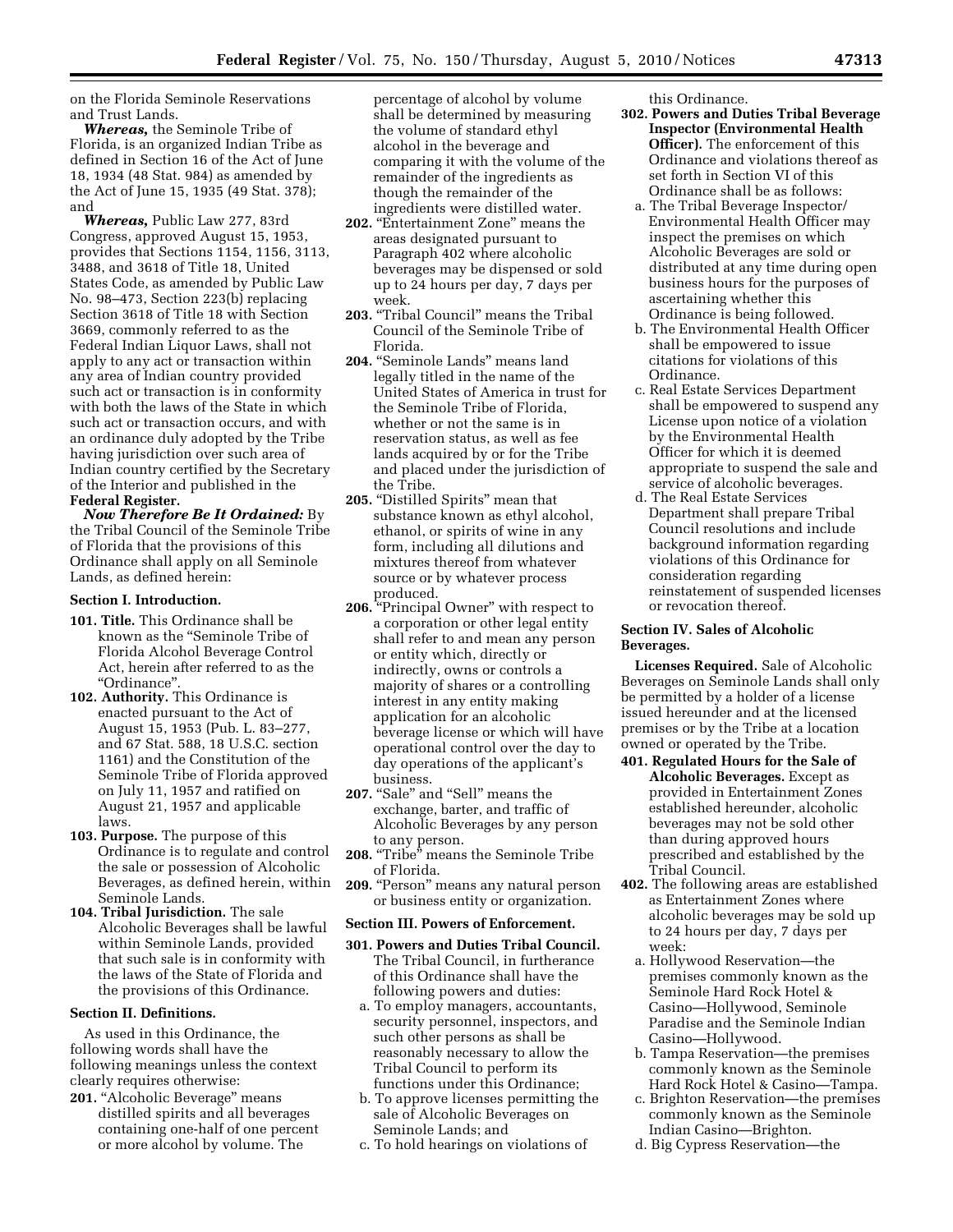premises commonly known as the Seminole Indian Casino—Big Cypress.

- e. Immokalee Reservation—the premises commonly known as the Seminole Indian Casino— Immokalee.
- f. Coconut Creek Trust Property—That portion of the premises commonly known as the Seminole Indian Casino—Coconut Creek which is situated on Seminole Lands.

# **Section V. Licensing.**

- **501. Tribal Alcoholic Beverage License Requirements.** No Tribal license shall be issued under this Ordinance except upon a sworn application filed with the Tribe's Real Estate Services Department containing a full and complete showing of the following:
	- a. Proof satisfactory to the Tribal Council that the applicant is not an officer or member of the Tribal Council or the Board of Directors of the Seminole Tribe of Florida, Inc.;
	- b. Satisfactory proof that the applicant is duly licensed by the State of Florida to sell alcoholic beverages;
	- c. Satisfactory proof, including a background check as conducted by the Tribe, that the applicant is of good character and reputation and that the applicant is financially responsible;
	- d. the description of the premises in which the Alcoholic Beverages are to be sold and proof that the applicant has the right of occupancy of such premises for at least the term of the license;
	- e. Agreement by the applicant to accept and abide by all conditions of the Ordinance;
	- f. Payment of a non-refundable fee established from time to time by the Tribal Council. The initial fee shall be \$250.00, but can be changed by Tribal Council resolution at any time;
	- g. Satisfactory proof that neither the applicant, nor the applicant's spouse, nor any Principal Owner, officer, shareholder, or director of the applicant, if an entity, has ever been convicted of a felony or a crime of moral turpitude as defined by the laws of the State of Florida.
- **502. Hearing on Application for Tribal Alcoholic Beverage License.** All applications for a Tribal Alcoholic Beverage License shall be considered by the Tribal Council in

open session at which the applicant and any person protesting the application shall have the right to be present, and to offer sworn oral or documentary evidence relevant to the application. After the hearing, the Tribal Council, by majority vote, shall determine whether to grant or deny the application based on: (1) Whether the requirements of Section 501 have been met; and (2) whether the Tribal Council, at its sole discretion, determines that granting the license is in the best interest of the Tribe. In the event that the applicant is a member of the immediate family of a Tribal Council member, such Tribal Council member shall not vote on the application as a Tribal Council member.

### **503. License Types.**

- a. Annual—Other than Special Event Permits, the license shall be issued for a term not to exceed one (1) year and shall terminate on March 31 of each year.
- b. Special Event Permits—the Tribal Council or their designee may grant a temporary permit for the sale of Alcoholic Beverages for a period not to exceed three (3) days to any person applying to the same in connection with a Tribal or community activity, provided that the conditions prescribed in Section 504 of this Ordinance shall be observed by the permittee. Each permit issued shall specify the types of alcoholic beverages to be sold. Further, a fee of \$50.00 will be assessed on temporary permits, which fee shall be subject to change by Tribal Council resolution.
- **504. Conditions of the Tribal Alcoholic Beverage License.** Any Tribal Alcoholic Beverage license issued under this Ordinance shall be subject to such reasonable conditions as the Tribal Council shall fix including but not limited to the following:
	- a. The licensee shall at all times maintain an orderly, clean, and neat establishment, both inside and outside the licensed premises.
	- b. The licensed premises shall be subject to inspection by Tribal Beverage Inspector/Environmental Health Officer and such other law enforcement officials as may be authorized by applicable law and open to inspection by authorized

Tribal officials at all times when alcoholic beverages are being served.

- **505. License Not a Property Right.**  Notwithstanding any other provision of this Ordinance, a Tribal Alcoholic Beverage license is a mere permit for a fixed duration of time. A Tribal Alcoholic Beverage license shall not be deemed a property right or vested right of any kind, nor shall the granting of said license give rise to a presumption of legal entitlement to a license/permit in a subsequent time period.
- **506. Assignment or Transfer.** No Tribal Alcoholic Beverage issued under this Ordinance shall be assigned or transferred.

## **Section VI. Rules Regulations and Violations.**

**601.** The violations under this Ordinance and the penalties for such violations are set forth on the Table of Violations and Penalties which is attached and made a part hereof by reference.

### **Section VII. License Fees.**

**701. Disposition of Fees.** The fees collected by the Tribal Council from all licensing provided for under this Ordinance, or the imposition of civil penalties for violating this Ordinance shall be payable to the Seminole Tribe of Florida for deposit to the general fund of the Tribe in the Tribe's usual depository.

# **Section VIII. Severability and Miscellaneous.**

- **801. Prior Enactments.** Any and all prior ordinances, resolutions or enactments of the Tribal Council which are inconsistent with the provisions of this Ordinance shall be deemed repealed as of the Effective Date of this Ordinance.
- **802. Effective Date.** This amended Ordinance becomes effective 30 days after the Secretary of the Interior certifies the Ordinance and publishes it in the **Federal Register.**
- **803. Sovereign Immunity.** Nothing contained in this Ordinance is intended to in any way limit, alter, restrict, or waive the Tribe's sovereign immunity from unconsented suit or action.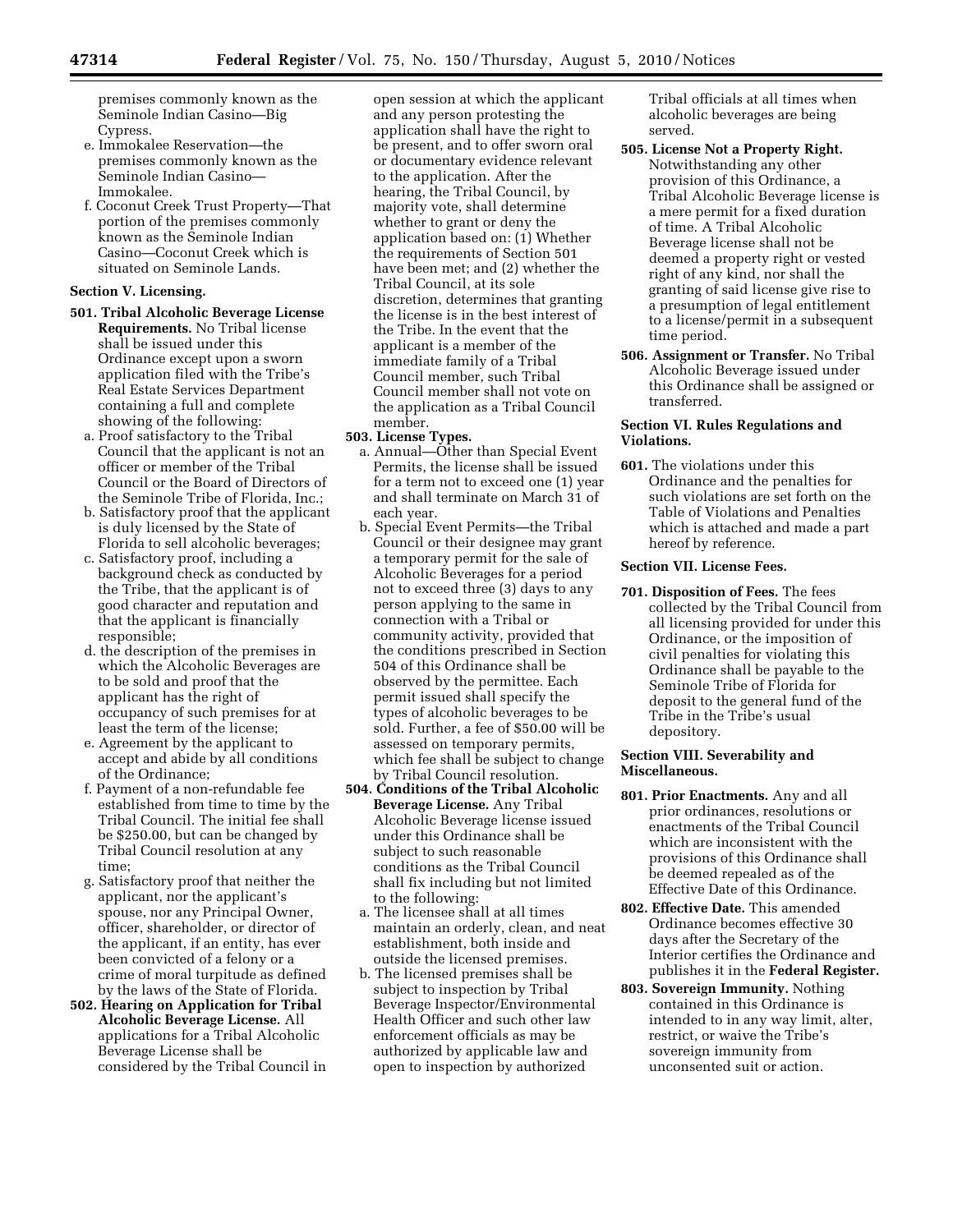| Violation                                                                                                                                           | Florida statute reference                                                      | 1st Occurrence                                                                                                                                                  | 2nd Occurrence                                                                         | 3rd Occurrence                               | 4th<br>Occurrence |
|-----------------------------------------------------------------------------------------------------------------------------------------------------|--------------------------------------------------------------------------------|-----------------------------------------------------------------------------------------------------------------------------------------------------------------|----------------------------------------------------------------------------------------|----------------------------------------------|-------------------|
| Licensee not qualified<br>to be issued an al-<br>coholic beverage li-<br>cense.                                                                     | <b>Florida Statute Sections</b><br>561.15(3) and 561.29(f)<br>and $(g)$ .      | Revocation.                                                                                                                                                     |                                                                                        |                                              |                   |
| Failing to file required<br>application.                                                                                                            | <b>Florida Statute Sections</b><br>561.01(10), 561.17,<br>561.33, and 569.003. |                                                                                                                                                                 |                                                                                        | Revocation.                                  |                   |
| Failure to meet min-<br>imum qualifications<br>of special license or<br>special events li-<br>cense.                                                | <b>Florida Statute Section</b><br>561.20.                                      | \$1000 and revocation without prejudice to obtain any other type of li-<br>cense, but with prejudice to obtain the same type of special license for 5<br>years. |                                                                                        |                                              |                   |
| Maintaining a nuisance<br>on the licensed<br>premises.                                                                                              | <b>Florida Statute Section</b><br>561.29(1)(c).                                | Revocation.                                                                                                                                                     |                                                                                        |                                              |                   |
| Maintaining a premise<br>that is unsanitary.                                                                                                        | Florida Statute Section<br>561.29(1)(d).                                       | Revocation.                                                                                                                                                     |                                                                                        |                                              |                   |
| Unlawful transfer of<br>ownership of license.                                                                                                       | <b>Florida Statute Section</b><br>561.32(4).                                   | Revocation.                                                                                                                                                     |                                                                                        |                                              |                   |
| Possession of bev-<br>erages not permitted<br>to be sold under li-<br>cense.                                                                        | <b>Florida Statute Section</b><br>562.02.                                      |                                                                                                                                                                 |                                                                                        |                                              | Revocation.       |
| Sale off the licensed<br>premises.                                                                                                                  | <b>Florida Statute Section</b><br>562.06.                                      |                                                                                                                                                                 |                                                                                        |                                              | Revocation.       |
| Misrepresentation of<br>alcoholic beverages.                                                                                                        | <b>Florida Statute Section</b><br>561.061.                                     | \$1000 and a 20-day li-<br>cense suspension.                                                                                                                    | Revocation.                                                                            |                                              |                   |
| Sale, giving or serving<br>alcoholic beverages<br>to persons under the<br>age of 21 or allow-<br>ing them to con-<br>sume alcoholic bev-<br>erages. | <b>Florida Statute Section</b><br>562.11.                                      | \$1000 and a 7-day li-<br>cense suspension.                                                                                                                     | \$3000 and a 30-day li-<br>cense suspension.                                           | Revocation.                                  |                   |
| Selling alcoholic bev-<br>erages in a manner<br>not permitted by li-<br>cense or with ex-<br>pired license.                                         | <b>Florida Statute Section</b><br>562.12.                                      | \$500 or an amount<br>equal to the correct<br>license fee, which-<br>ever is greater.                                                                           | \$1000 or an amount<br>equal to the correct<br>license fee, which-<br>ever is greater. |                                              | Revocation.       |
| Conspiracy to violate<br>the Tribe's Ordi-<br>nance.                                                                                                | <b>Florida Statute Section</b><br>562.23.                                      |                                                                                                                                                                 | Revocation.                                                                            |                                              |                   |
| Refusing to admit au-<br>thorized law enforce-<br>ment officers or divi-<br>sion or tribal em-<br>ployees to licensed<br>premises.                  | <b>Florida Statute Section</b><br>$562.41(3)$ .                                | \$1000    Revocation.                                                                                                                                           |                                                                                        |                                              |                   |
| Forcefully obstructing<br>a tribal, division em-<br>ployee or law en-<br>forcement officer.                                                         | <b>Florida Statute Section</b><br>562.41(4).                                   | \$1000 and a 30-day<br>suspension.                                                                                                                              | Revocation.                                                                            |                                              |                   |
| Selling or serving alco-<br>holic beverages after<br>notice to close.                                                                               | <b>Florida Statute Section</b><br>562.454.                                     | Revocation.                                                                                                                                                     |                                                                                        |                                              |                   |
| Adulterating liquor                                                                                                                                 | <b>Florida Statute Section</b><br>562.455.                                     | Revocation.                                                                                                                                                     |                                                                                        |                                              |                   |
| Furnishing alcoholic<br>beverages after no-<br>tice to persons ha-<br>bitually addicted.                                                            | <b>Florida Statute Section</b><br>562.50.                                      | \$1000 and 7-day sus-<br>pension.                                                                                                                               | \$2000 and 30-day<br>suspension.                                                       | Revocation.                                  |                   |
| Discrimination in serv-<br>ice of alcoholic bev-<br>erages.                                                                                         | <b>Florida Statute Section</b><br>562.51.                                      |                                                                                                                                                                 | \$2000 and a 20-day li-<br>cense suspension.                                           | \$4000 and a 30-day li-<br>cense suspension. | Revocation.       |
| Prostitution; Lewd and<br>lascivious conduct<br>on premises.                                                                                        | Florida Statute Chapter<br>796.                                                |                                                                                                                                                                 | Revocation.                                                                            |                                              |                   |

# TABLES OF VIOLATIONS AND PENALTIES